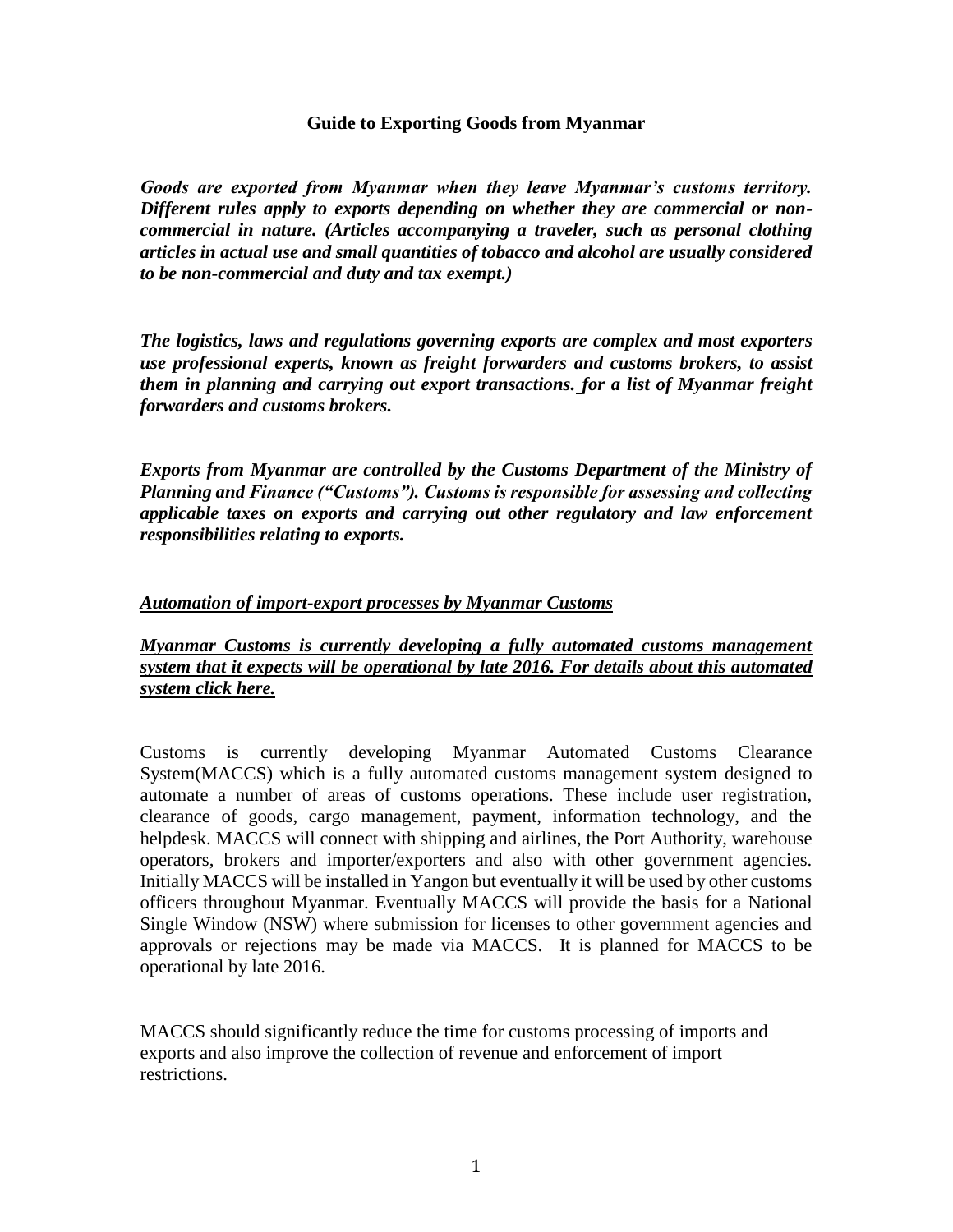*The steps necessary for exporting goods are outlined below:*

# *Registration of Business*

*In order to export goods from Myanmar a business must first register as a company authorized to engage in international trade and then register as an exporter. For details about the registration of businesses, click here.*

- **1.** In order to be able to export an exporter must first register a company that is to engage in international trade with the **Directorate of Investment and Company Administration, Ministry of Planning and Finance. Registrations can be up to 3 years or 5 years.** For information about company registration, *click here.*
- **2.** An exporter must also register with the **Department of Trade of the Ministry of Commerce.** Registration validity can be up to three years, but the validity duration will be the same as the company registration valid period and Exporter Registration Validation must not exceed the company's registration to engage in international trade. The fee for registration is K50,000 per year. For information about registration with the Department of Trade, *click here.*
- 3. The exporter must also join the **Union of Myanmar Federation of Chambers of Commerce and Industry** (UMFCCI). For information about joining the UMFCCI, *click here.*

## **One Stop Service or OSS**

Directorate of Investment and Company Administration is taking a lead of the Departmental Cooperation Team in order to provide one stop service in accordance with section 14 of the Foreign Investment Law. For details, [click here.](http://dica.gov.mm/en/information-departmental-cooperation-team-one-stop-service-or-oss)

## **One Stop Service or OSS**

Direcotrate of Investment and Company Administration is taking a lead of the Departmental Cooperation Team in order to provide one stop service in accordance with section 14 of the Foreign Investment Law. For details, [click here.](http://dica.gov.mm/en/information-departmental-cooperation-team-one-stop-service-or-oss)

## *Customs Declaration and Required Accompanying Documents*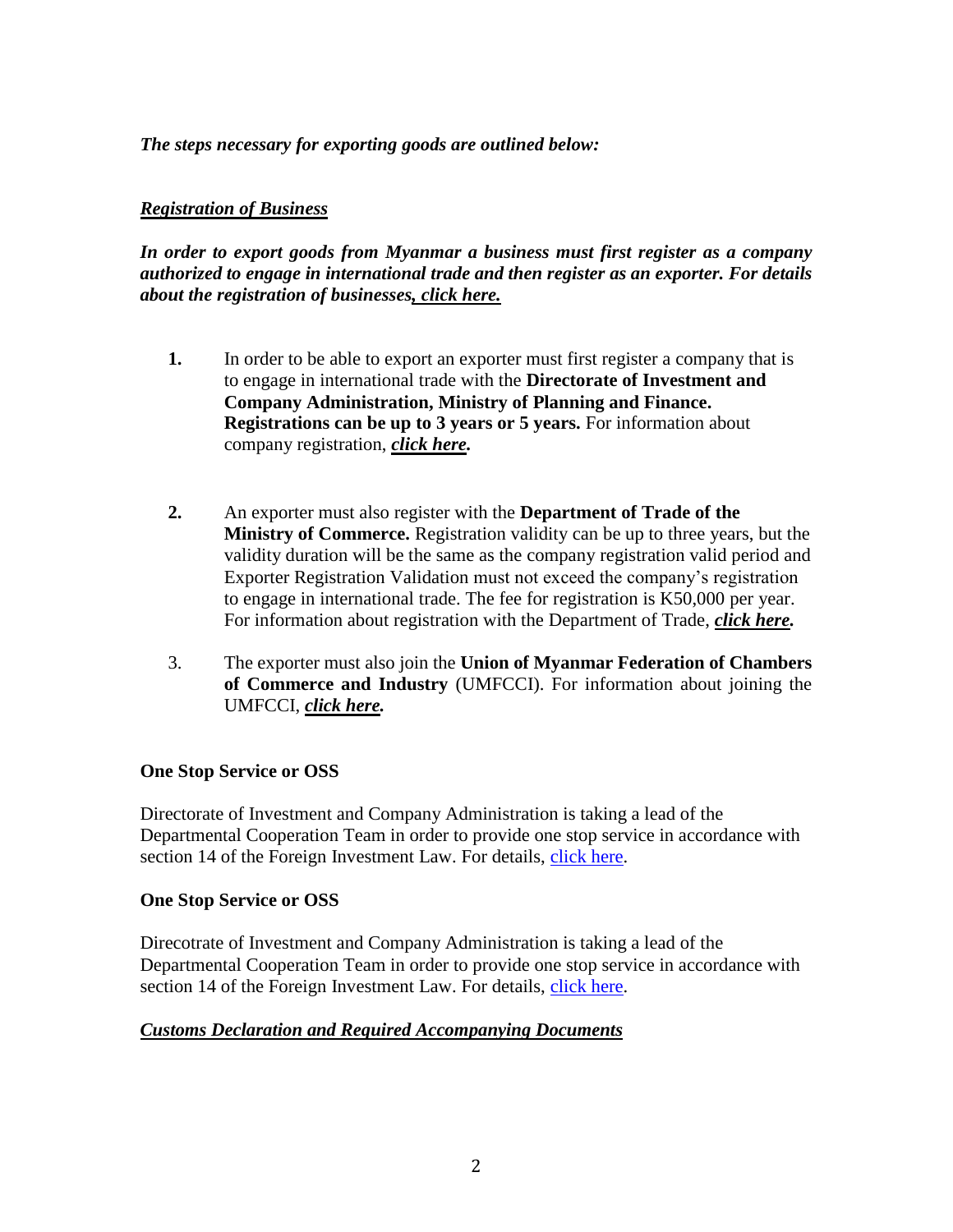### *In order to clear Customs exports must be accompanied by a customs declaration and required accompanying documents. For details about these requirements, click here.*

- 1. All outgoing consignments of goods must be cleared through Customs using an export declaration form. This is CUSDEC – 2. *Click here* for a copy of this form.
- 2. Required accompanying documents include:
	- a. An export license / permit
	- b. The invoice
	- c. Packing list
	- d. Sales contract
	- e. Payment advice referring Inward Telegraphic Transfer Private No./Inward Telegraphic Transfer Government No.
	- f. Sample of goods
	- g. Pass for the shipment of forestry products
	- h. Health certificate for the export of live animals
	- i. Permit for the export of wild live animals
	- j. Other certificates, permits or import recommendations, as required (for example, a country of origin or SPS or FDA certificate)
- 3. Generally the customs declaration and supporting documents must be submitted to Customs *prior* to the export of the goods.

## *Export licenses*

## *Although almost all goods are required an export license for exportation, the main agricultural export products and CMP products are not required export license. For details about export licenses, click here.*

- 1. The Government of Myanmar is currently liberalizing requirements for obtaining an export license as a precondition to exporting goods. However, most tariff items (all but 983 tariff lines) still require an export license.
- 2. The Department of Trade of the Ministry of Commerce, issues export licenses. Export licenses are issued based upon the recommendations by relevant ministries, agencies and business associations. No license fee is charged for exports.
- 3. The Ministry of Commerce requires that all export transactions use the FOB Incoterm. Other Incoterms are not currently authorized.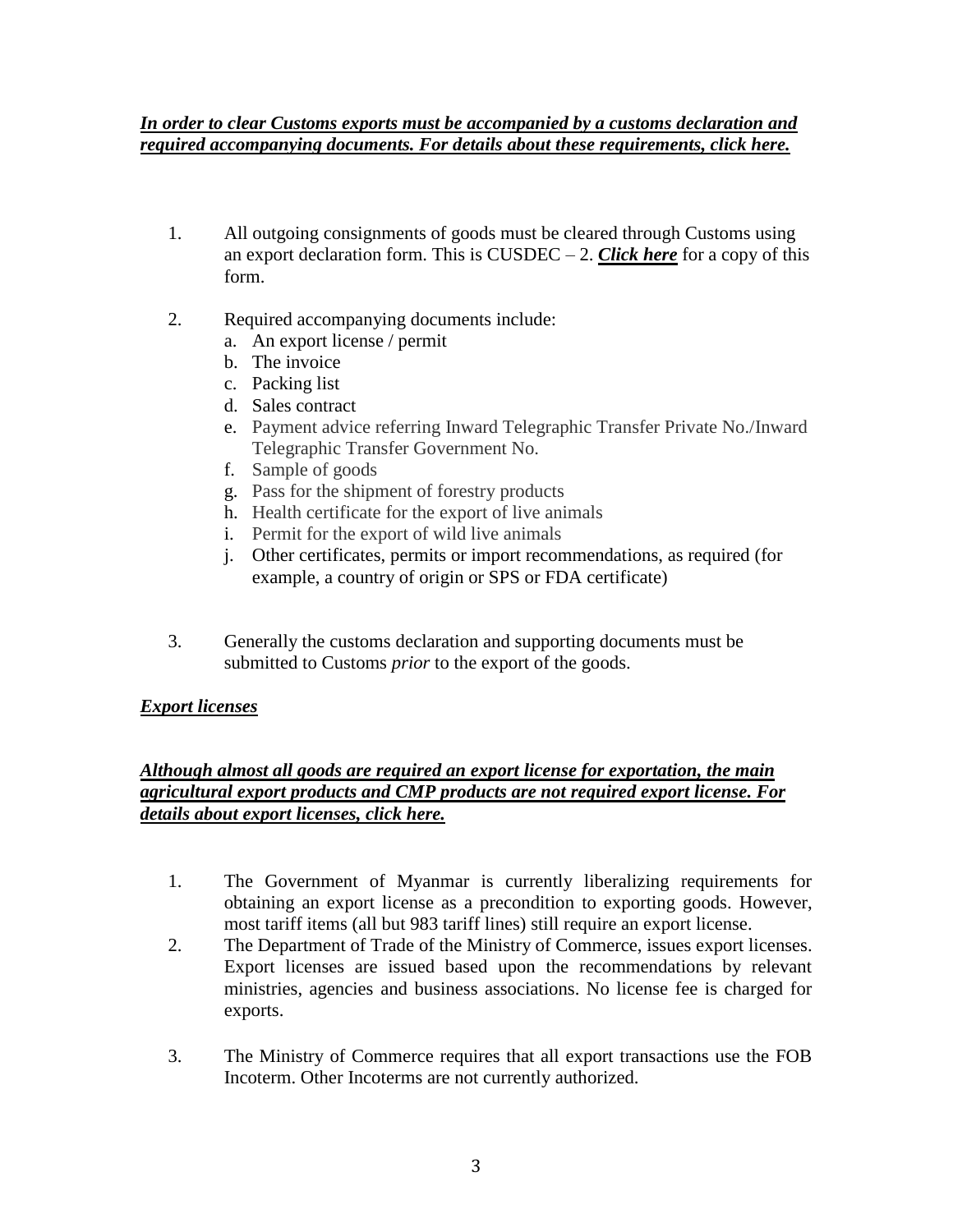- 4. The Ministry of Commerce reviews the price levels of export transactions and may deny an export license if the price level of a particular export transaction is deemed contrary to the national economic interest.
- 5. Applications for export licenses have been automated. See the *tradenet* website, *eservice.myanmartradenet.com.* However, manual applications are also accepted. Applications are accepted at the Department's Headquarters at Nay Pyi Taw, in Yangon, Mandalay and some border offices. Myanmar Customs currently operates a Border Trade Online System (BTOS) for processing export licenses at border posts.
- 6. License requirements are reviewed on an annual basis and there may also be occasional additional changes during each year

Required certificates, permits or export recommendations, etc.

- 1. Depending upon the nature of the export, certificates, permits or export recommendations may be required from regulatory authorities or association members of the UMFCCI, consistent with the importing country's requirements.
- 2. A country of origin (COO) certificate may be required from the Ministry of Commerce in order for exports to qualify for ASEAN or other preferential duty treatment. In addition to ASEAN members, free trade agreements exist with ASEAN-Korea, ASEAN-Japan, ASEAN-Indian, ASEAN-China, and ASEAN-Australia-New Zealand. Exports may also be eligible for Generalized System of Preference (GSP) duty free treatment. The application process for a COO certificate is paper-based. There are 10 certificates for ASEAN free trade and various GSP programs. For copies of the certificates and an illustration of the application process, *click here.*
- 3. Non-preferential COOs are also issued by the relevant ministry with jurisdiction over the export. These are based upon recommendations from UMFCCI and its constituent members.

# *Validity of export license and amendments*

License validity is three months after issuance. After three months, the exporter can apply for an extension of the license for two months. On further application, a second extension for one month is also provided for. After six months the applicant must apply for a new license. There is no license fee for extensions.

Amendments to export licenses are also available before shipment. *Prohibited exports*

# *Myanmar prohibits the exportation of certain goods. For information about prohibited exports, click here.*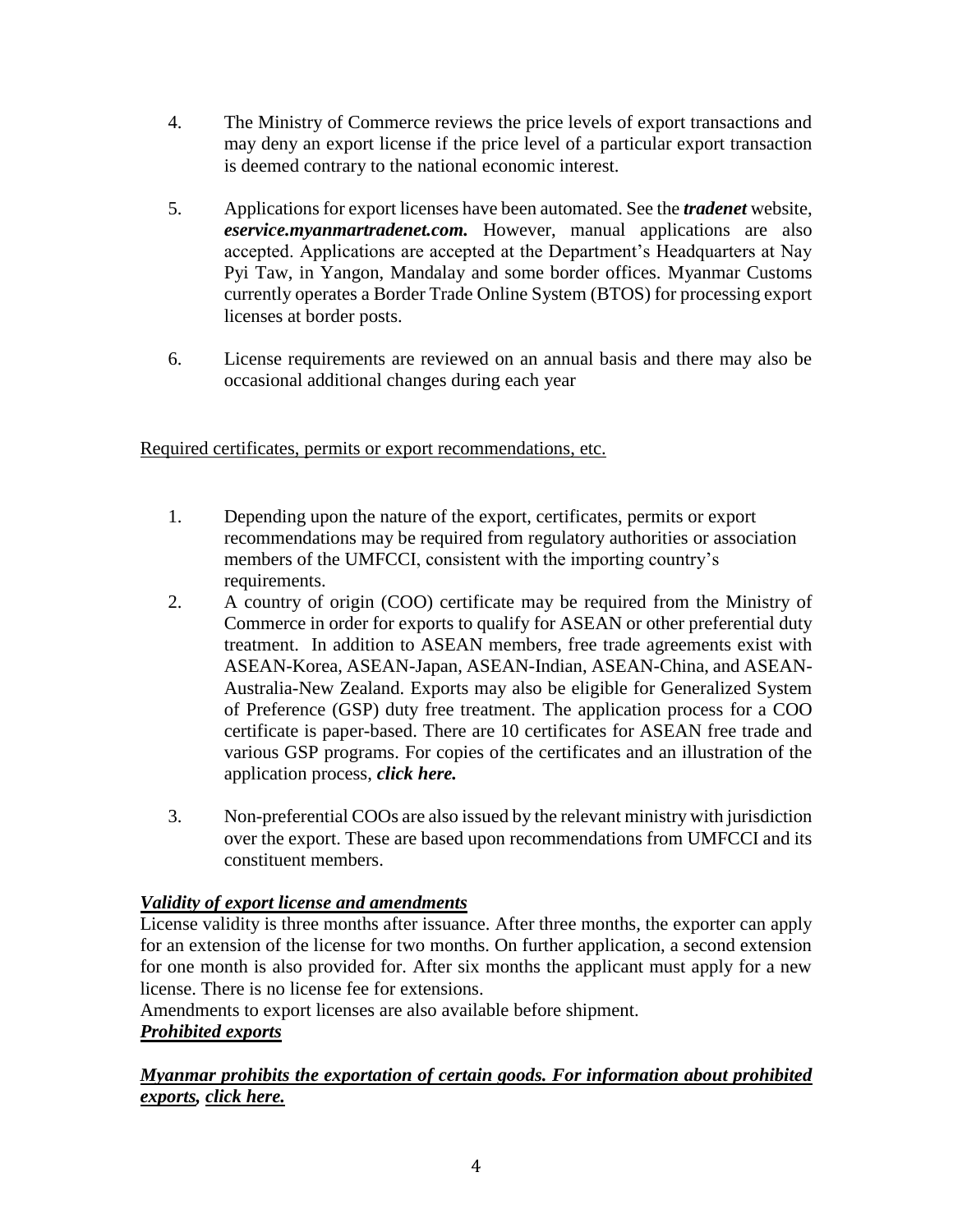- 1. WTO's GATT, Article XX and XXI, permit WTO members to prohibit the exportation of certain articles that endanger public morals, threaten human, plant or animal life, involve the importation of gold and silver, arms and ammunition, and similar items.
- 2. The Department of Trade of the Ministry of Commerce has exercised its rights under these GATT provisions to prohibit the following exportations:
	- a. Counterfeit currency and coins
	- b. Pornographic material
	- c. All kinds of narcotic drugs and psychotropic substances
	- d. General commodities prohibited:
		- i. Antique objects
		- ii. Arms and ammunition
	- e. Fisheries products prohibited
		- i. Tiny shrimp
	- f. Animal and animal produce products prohibited
		- i. Elephant tusks
		- ii. Buffalo, cattle, elephants, horses, wild animals
	- g. Minerals and mineral products prohibited
		- i. Gold
		- ii. Diamonds
		- iii. Petroleum
	- h. Forestry products prohibited
		- i. Logs (not processed wood)
	- i. Agricultural products prohibited
		- i. Sesame oil
		- ii. Mustard and mustard oils
		- iii. Sunflowers and sun flower oil
		- iv. Residues from producing vegetable oil

# *Export inspections*

## *For information about export inspections, click here.*

- 1. Export inspections are conducted by Customs. These are designed to avoid disputes between exporters and importers concerning the quality and quantity of the goods.
- 2. Private inspection companies also may conduct pre-shipment inspections (PSIs) of certain commodities, such as rice.

## *Export taxes*

### *Export taxes are assessed by Customs on certain exports. For information about these taxes click here.*

1. Commercial taxes are currently assessed on exports of some commodities. These include raw gems (15%), finished gems (5%), electricity (8%), gas (8%); crude oil (5%); teak and conversions (50%); and timber and conversions (50%).

 A specific goods tax (SGT) on manufactured goods was recently approved and will be effective 1 April 2016. Commercial taxes may be phased out and replace by the SGT.